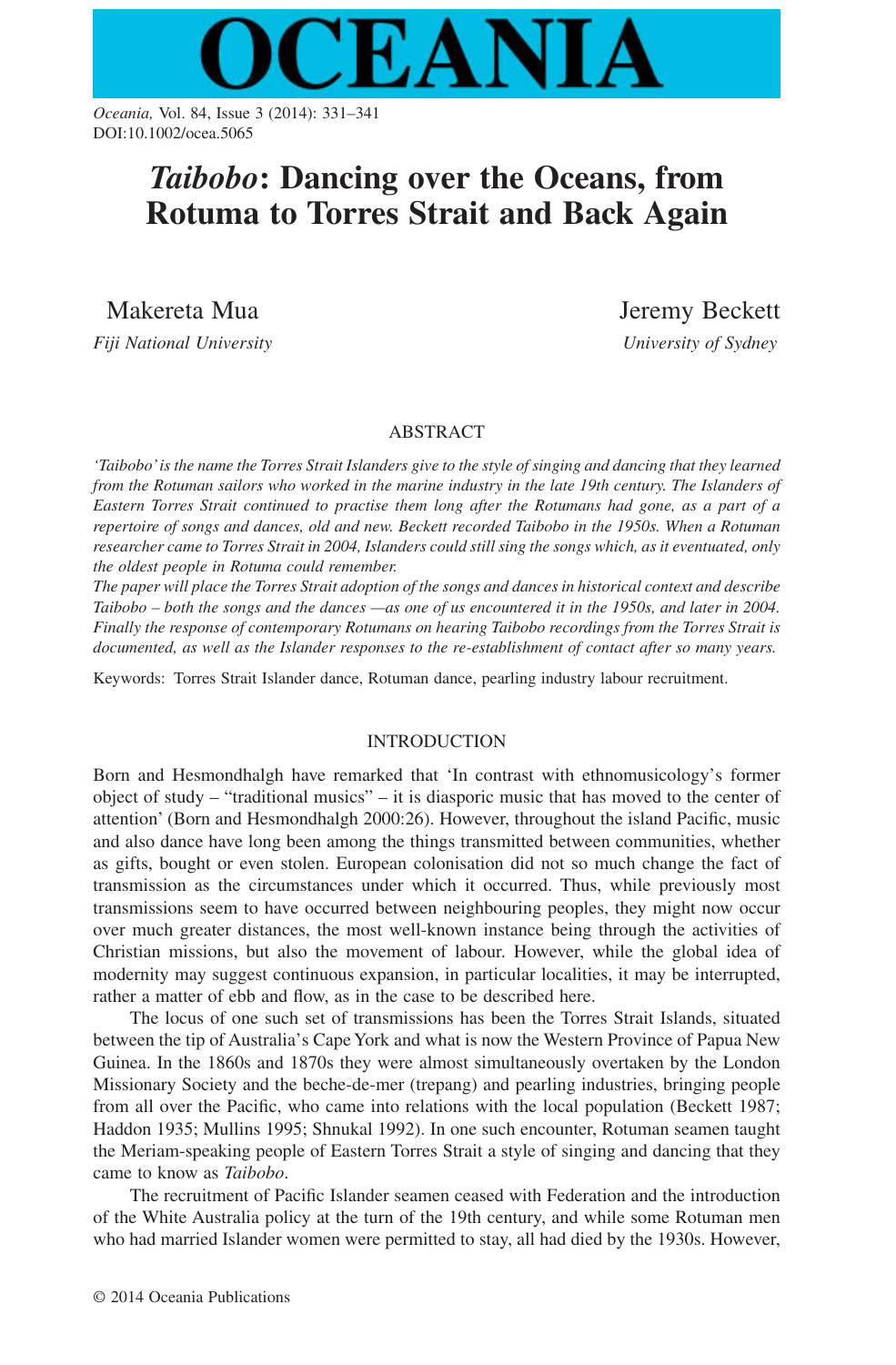their legacy remained. Jeremy Beckett recorded Taibobo songs and learned some of the dances, in the course of anthropological field work in the late 1950s. Forty-four years later, in 2004, a Rotuman researcher, Makereta Mua, came to Torres Strait, seeking to make contact with Torres Strait Islanders whose fathers or grandfathers had been Rotuman. She was surprised to discover that Taibobo songs and dances were remembered, although now rarely performed. Back in Rotuma, she played the recordings to some of the old people. They did not know the name Taibobo but recognised the way of singing as that of earlier generations.

There is now a rich anthropology of music and dance in the Pacific, describing the interaction between local and global influences. Here, however, we are concerned with what one might see as an ethnographic oddity in which the connection between donors and recipients of Taibobo was interrupted for such a long period, and then suddenly re-established. We will ask what happened to their respective music and dance in the interim, and then what happened when connection was re-established.

Back in the early years of contact with the outside world, the Meriam-speaking people of Eastern Torres Strait<sup>1</sup> took up new styles of singing and dancing from strangers, without however, abandoning the old ones. Many of their traditional songs were said to have come from somewhere else, as supernatural beings arrived to institute various cults, which usually included songs and dances. In the colonial era, it was human beings who brought songs and sometimes also dances, not just the Taibobo with which this article is concerned, but missionary hymns and much beside.<sup>2</sup> Taibobo has long since ceased to be a favourite style, but when it emerged that it was no longer practised back in Rotuma, the Eastern Islanders accorded it a respected place in their history of music and dance.

This article will first present the documentary and oral history accounts of the original transmission of Taibobo from the Rotumans to the Meriam-speaking people of Eastern Torres Strait, Jeremy Beckett will then describe the Taibobo he encountered in the 1950s, situating it in the overall Meriam repertoire of singing and dancing of that period. Makereta Mua will then describe the Taibobo that she encountered in Torres Strait, and what happened when she brought it back to Rotuma, reporting the response of the senior generation and comparing it with contemporary singing and dancing on Rotuma. Finally the writers will reflect on the significance of Taibobo in the new millennium, when music and dance have become cultural capital, defining identity.

#### ETHNO-HISTORY

The Torres Strait Islanders do not seem to have had regular contact with Europeans until Britain's establishment of its Australian colonies, when the Strait became a route to the Indies. The situation changed radically in the 1860s, first with the commercial exploitation of beche-de-mer, and pearl shell, and then in 1871, the arrival of the London Missionary Society, which over the next decade established 'teachers' from the Loyalty Islands throughout the Strait (Beckett 1987:25, 39, 44–5; Haddon 1935:15–7; Mullins 1964:118–38). These were later succeeded by pastors from the Cook Islands and Samoa. Within the decade, the Queensland government had formally annexed the islands, establishing an administrative base on Thursday Island, which also became the centre for the marine industry (Mullins 1995:118–9).

In its early years, the marine industry brought in workers from all around the island Pacific, among them what is now Vanuatu and the Loyalty Islands, Samoa, the Solomon Islands, Niue, and Rotuma – collectively known to Torres Strait people as 'South Sea' (Shnukal 1992). They were mostly single men, and being either based on the islands or spending time ashore, they eventually established friendly relations, many marrying Islander women.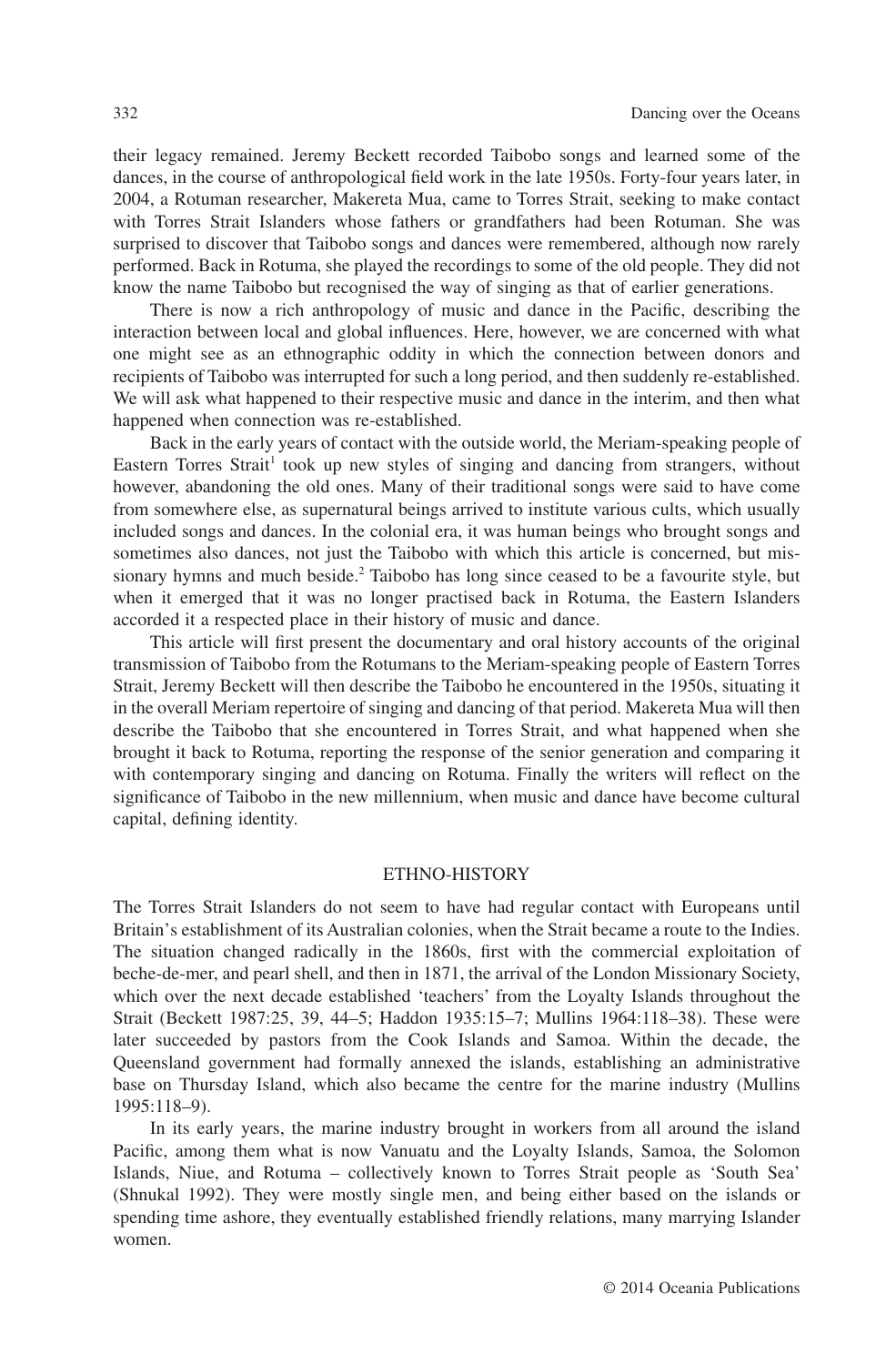#### *Oceania* 333

The mainly British or Anglo-Australian white pearlers, missionaries, and government officials regarded the South Sea men as 'lesser breeds', but their contacts with the Torres Strait natives were usually transient and socially distanced, whereas the 'South Sea men' were in regular contact (Mullins 1995). Many of them came from islands that had embraced Christianity some time earlier than the Torres Strait people, and some had travelled the world, so that they found the latter unsophisticated, and regarded themselves as superior. Nevertheless, the lives they had come from were in some respect similar to that of the Torres Strait people: they grew the same kinds of crops and engaged in formal exchanges. Singing and dancing were also integral parts of their cultures (Beckett 1987; Shnukal 1994).

The LMS (London Missionary Society) teachers and pastors attempted to impose Christian discipline on their new converts, although with varied success. Often disapproving of dancing of all kinds, they were particularly suspicious of the traditional dances but were more inclined to tolerate South Sea dance (Haddon 1912:290). The Anglican Church that replaced the LMS in 1914 was less restrictive, but by this time the Eastern Islanders had adopted South Sea dances, without, however, forgetting the old dances.

W.H.R. Rivers (one of the scientists in the Cambridge Anthropological Expedition to Torres Strait) noted that in 1898 many Meriam women were marrying South Sea men, 'the largest number being from Rotumah (*sic*)'. He added that such marriages 'are very popular among the parents of daughters on account of the present received from their sons-in-law' (Haddon 1908:18). Recently, Boa Mabo, a senior Meriam, recalled being told by Marou, who had been a teenager at the time of the Expedition, that the Meriam were *given* Taibobo in the course of a wedding at which several Rotumans married Meriam women in the villages of Mas and Gigrid (pers. comm.).

Exactly when this occurred is uncertain, but in 1892, the artist Tom Roberts, visiting Erub (also Meriam speaking), gave an account of the people of that community performing dances from 'Rotumah and Lufu' (*sic*, presumably Lifu), 'which have been introduced and eagerly learned here'.

In these . . . the performers themselves singing what is a kind of round of only three or four notes, the words having mostly open vowel sounds, and while it is seemingly impossible to catch the modulations of the native chants, these others are comparatively easy to follow, and, as the men wheel round, and you catch from the deep voices the different notes and syllables, the effect is a very rich and massive one. Sometimes they stand eight deep, almost erect, the arms being raised, and the hands clapped, thrice on one side, then on the other, as the body is swayed over. Again, the first two of a line of men lead round from the rear, having fans of palms, the steps not being so much on the heel as with the extended foot, the toes touching the ground first. Now a movement will finish with all crouching in mass silent on the ground; there is a call as of one calling one to another; all rise – another step begins, all singing. (Croll 1935:218)

Although we are not familiar with the dances of Lifu, which the Islanders did not remember in later years, the dances described here sound very much like the Taibobo singing and dancing that Beckett observed on Mer 65 years on.

After Federation, White Australia became the rule, resulting in Pacific Islanders being repatriated, excepting those married to Torres Strait women (Mullins 1995:158–9). By the 1930s, however, almost all the remaining Pacific Islanders had died, though as we shall see, not without leaving a cultural legacy in dance and music, as well as the Creole, which is spoken throughout the Strait (Shnukal 2004).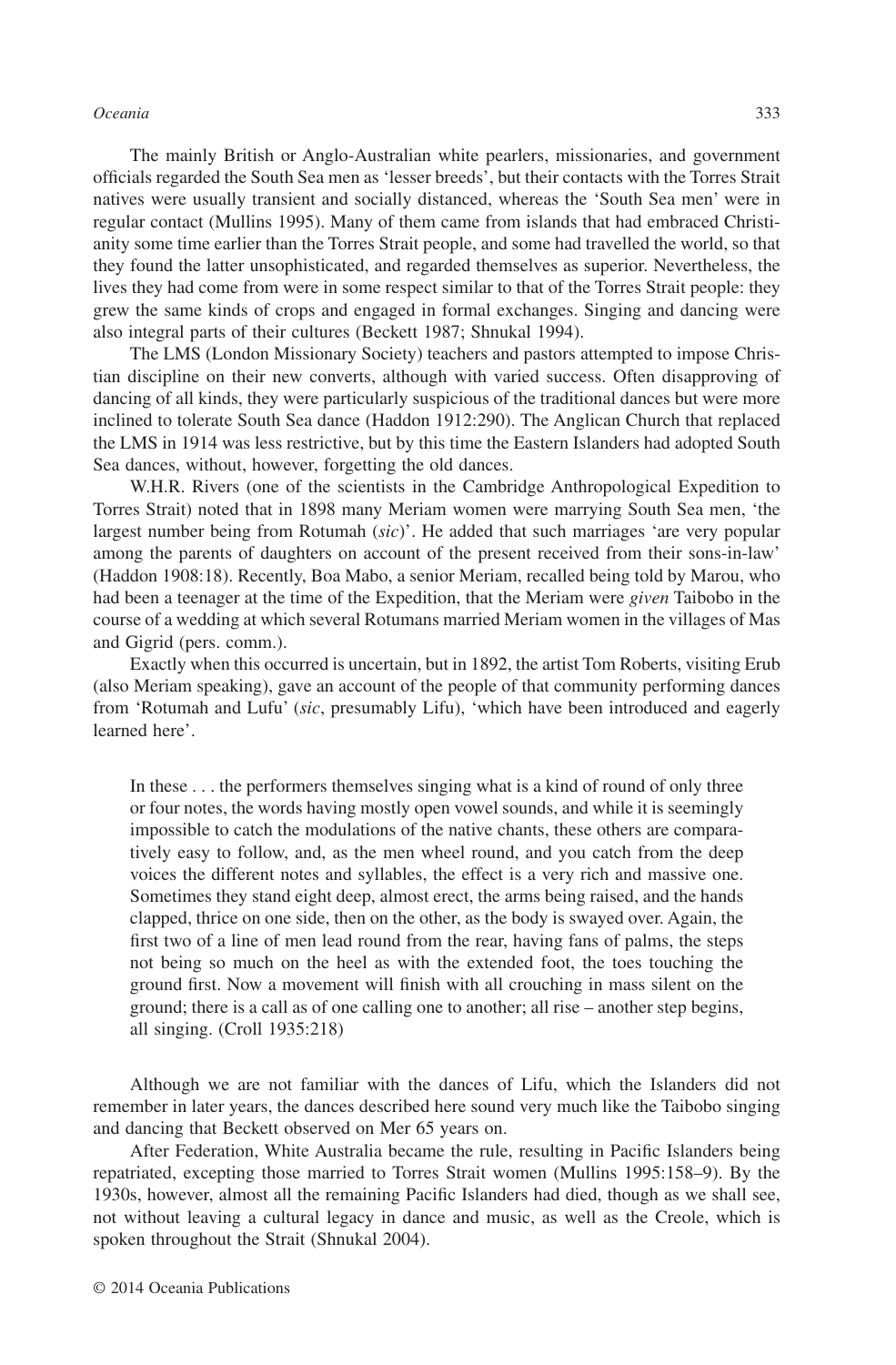#### TAIBOBO, 1959

In 1958–9, Jeremy Beckett visited Mer in the course of an anthropological field study. It seemed that music and dance were integral to community celebration of both religious and secular festivals, as well as ways of just passing the time. Virtually ignored by the outside world, there was a great diversity of styles, which the Meriam kept distinct, classifying them for themselves in terms of historical and geographical provenance. Beckett, with an amateur interest in ethnomusicology, was soon exploring what proved to be a repertoire both rich and various.

Beyond the reach of radio, and without gramophones, the Meriam, like other Islanders, in the Strait at that time were free to create their own songs and dances, with new compositions coming every year. In church the hymns were often in the polyphonic style taught by Samoan missionaries in the early years of the century, but now with Meriam words. Following withdrawal of the LMS in 1914, the Church of England had succeeded, introducing their own *Hymns Ancient and Modern,* but allowing the hymns of the previous period (Lawrence 2004:46–72), and again with space for new compositions.

Outside the church, there were various occasions for music and dance; there were melodies sung in harmony, accompanied sometimes by guitars for a version of European dancing (called 'Slow Drag' or 'waltz'), also for women's dances, called *hula*. A sitting down dance was said to have come from Samoa. Papuan drums accompanied the occasionally performed traditional dances, with the distinctive feather headdress called *dari*. Drums also accompanied the more frequently performed 'Island Dance' in Meriam called *segur kab*, meaning 'play dance'. This was said to be, and was, distinctive to the Strait as a whole (*cf*. Lahn 2004). Beckett was told that this mode of dancing had been derived from Rotuma, but while the dancers stood in ranks and moved in unison, the trunk was bent forward, rather than upright as in Taibobo as he later discovered. Moreover, the music was melodic and sung in harmony. It was only just before leaving at the end of his first stint, at a wedding on Thursday Island, that he heard an old Erub man (George Sailor) strike a chant and perform movements that were unmistakabl*y* different from what he had heard and seen before. This he was told was Taibobo. Returning in 1960 with  $a$  – for the period – good portable tape recorder, he asked the senior men to take him through the whole repertoire of their music, from before the missionaries, and what they had acquired from the South Sea men, including Taibobo.<sup>3</sup> This seemed to trigger a revival of Taibobo at a wedding, which Beckett was told was often the occasion for this kind of dance. Men and women in their 30s and older knew how to perform the dances, whereas those in their 20s had to learn, and the anthropologist learned along with them. Knowing his enjoyment of it, his friends performed it for his send off.

When friends taught Beckett how to sing the chants, they made it clear that the mode of singing Taibobo was quite unlike the ways Meriam sang other kinds of song. In place of the short melodies, sung in harmony, it took the form of what Roberts called 'a round', or in technical terms a canon. More a chant than a melody, two parts overlapped one another, thus:

## *tue mata moi a we kara le langa e*

#### *a we kara tua namo o le langa (repeat)*

The first part would 'strike' the chant, the second would follow, the words being repeated over and over. Singers were precise about the mode of singing and the pronunciation of the words, as these had been handed down. The 'problem' with this kind of musical structure is that it does not provide a way of ending. Instead the leader would either clap his hands four times, following this with an '*oooh-ah*'. Alternatively, he would call out '*all eave-o osodi isera a*'.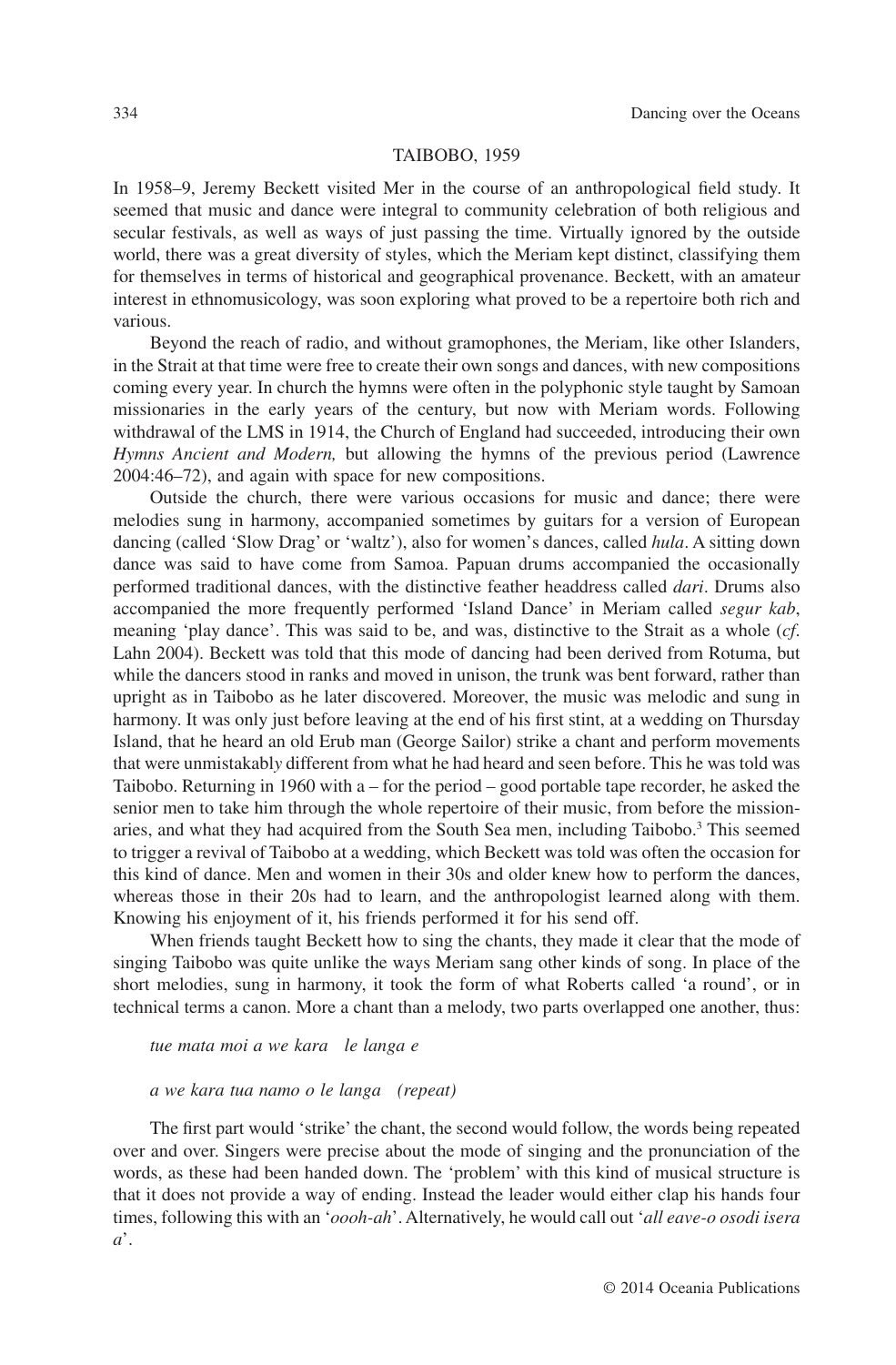#### *Oceania* 335

Beckett recorded 12 of the chants (Beckett 1981), and a senior man, perhaps the most knowledgeable in the community, Marou, wrote out the words of another 40. With the exception of one song, no one knew what the words meant.<sup>4</sup>

Time was kept by beating a Papuan drum, although Beckett was told that the Rotumans had used a rolled up mat. He was also told that the Rotumans had worn pants, rather than the lavalavas worn by the Meriam dancers, and painted their bodies blue, a practice no longer followed, although shredded banana leaves were still worn round neck and arms.

The dancers stood in ranks, each making the same movements as the others. The posture of the male dancers was said to be like sitting on a chair that was not there, torso erect with knees apart. In the style that the Meriam called *tag-tag*, <sup>5</sup> the performer danced on the spot, moving the body so the weight shifted. The arms went through a series of movements reminiscent of winding, hauling, and turning, as of the wheel of a boat, punctuated by hand claps and the clapping of one hand over the flexed arm pressed against the chest to produce a sound like a gun shot. At intervals the dancers paused to allow the ranks behind to pass through to the front.

In what the Meriam called *tugifo*, the beat was faster and the dancers were in perpetual motion, with the back row working its way to the front in a line along the side of the dancers to take their place at the front.

#### WHY TAIBOBO?

In other parts of Torres Strait, Beckett found that the oldest generation remembered Taibobo, but later generations did not. Why then did the Eastern Islanders maintain it? There seem to have been more Rotuman-Islander unions in the eastern islands than elsewhere, but by Beckett's time, it seems to have become a community resource, alternative to, though less often performed than, *segur kab*. According to Boa Mabo, who learned Taibobo with Beckett, it had almost dropped out of the repertoire by time Makareta Mua arrived (pers. comm.). Indeed one might speculate that, had not Beckett accidentally sparked a revival, it might have been forgotten earlier. A song composed in the 1990s by Aven Noah, born after the 1959 revival, celebrated Taibobo as part of the life of the 'old people', including the characteristic ending, *'ol 'eave o*. However, it does not seem that it was ever actually rejected.

## A ROTUMAN RETURNS TO TORRES STRAIT

Makereta Mua's interest in visiting the Torres Strait began when the idea was first introduced by an uncle of Mua's who, during his university days in Melbourne in the 1960s, met a group of nurses from the Torres Strait who claimed that they had Rotuman ancestry (Isimeli, 2003, pers.comm.). Mua's own family had been a part of the early migration to the Torres Strait.

That some form of Taibobo was not completely forgotten became evident, when during her visit to the Torres Strait Islands in May and June 2004, Mua met several Part-Rotuman-Islanders who knew how to sing and perform Taibobo. May Passi, and her dance group called *Hoas ne Hoi* performed Taibobo during Mua's Welcome Ceremony organized by the Part-Rotuman-Islanders in May 2004 at Thursday Island. Here are the lyrics of the Taibobo:

1st chant *Tausue lelei faitalamai fau lue se oi* (repeat six times) 2nd chant *Rausi piripiria rausi piripiri* (repeat twice) *Rausi tari taria rausi tari taria* (repeat twice)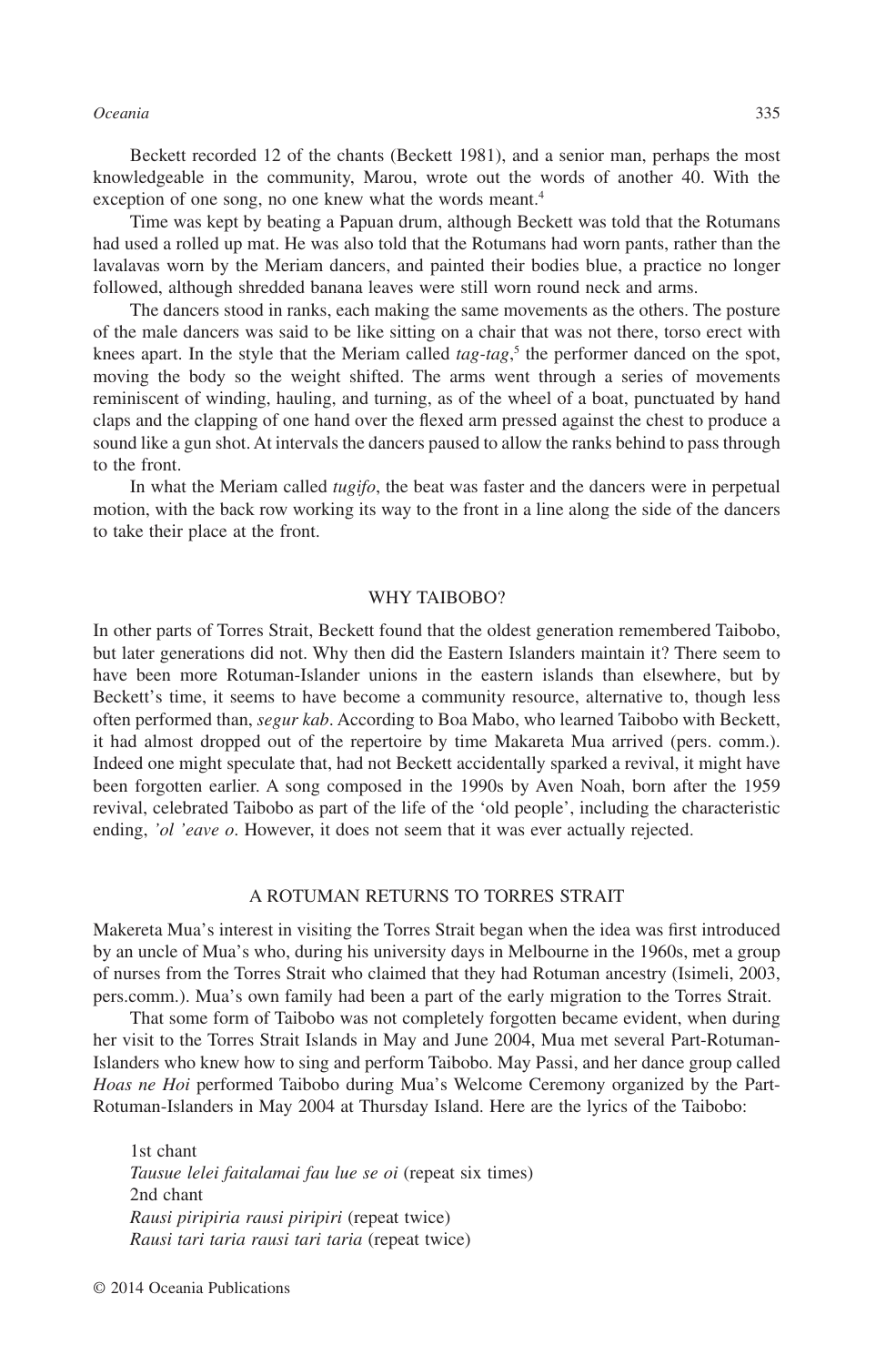Makereta Mua noticed that May's actions were similar to the Rotuman way of dancing and the lyrics were recognisable. '*Lelei*' in Rotuman means 'okay or good'; '*rau*' can mean 'leaf' or 'to count'; '*tari*' or '*taria*' means 'to wait'; '*pirpir*' means 'curly'. May told Makereta Mua that her mother, Rotannah Passi, had encouraged her to continue performing Taibobo and to teach her children and other young girls as a way of upholding their Rotuman identity.

Pastor Alo Tapim, a Meriam not of Rotuman descent, performed several Taibobo dances for Makereta Mua to a recording of Taibobo chants recorded by Jeremy Beckett (1960). A striking feature of one of the dances was his introductory movements – he stood with his feet apart and moved alternately from side to side, resting on each leg in turn while bending and straightening his knees while lifting his hands from his sides, clasping them together in front of his waist before releasing them to his sides again.

These positions and movements are similar to those of the *sua*, which is the first sub-category of traditional Rotuman dancing known as the *tautoga*. This action, known as the *tu siu* is interpreted by Vilsoni Hereniko, an accomplished playwright, film-maker and scholar and a professor of Pacific Islands Studies at the University of Hawai'i, as 'a mark of respect and a dedication of the dance to the chiefs' (Hereniko et al. 1991:127).

Azzie Noah, a Meriam, indicated to Makereta Mua that he would start teaching Taibobo to the younger generation in order to preserve it. He added that in the Murray Islands, certain people were chosen to be the main vocalists, bass, and tenors, but almost all of them have since died. Noah said that there were some Murray Islanders who still carry on the rhythm, movements, words, and tunes today. Noah added that Taibobo was usually performed during Ascension Day after Easter, and it was sung by both men and women before and during the feasting (Noah, 2004, pers.comm.).

Boa Mabo, another Meriam, who Makereta Mua later met on Mer also sang some Taibobo chants. He explained that traditional Meriam Islander dancing was similar to Taibobo and the early Rotuman migrants found it easy to teach Taibobo because of the similarity of body movements (Mabo 2004, pers. comm.).

Boa Mabo and Azzie Noah said that although Meriam did not understand the meaning of the lyrics, Taibobo was a chant that was given them by the original Rotuman migrants (Mabo 2004, pers. comm.; Noah 2004, pers. comm.).

When she returned from the Torres Strait Makereta Mua played Taibobo and showed video clips to a number of Rotumans in Fiji. They were able to offer a variety of interpretations based on identifiable links and fragmented parts from the distant past. References were made to the similarities between Taibobo and Rotuman musical forms.

Konrote Isimeli, a Rotuman elder and retired high school principal, found Taibobo 'innovative' and a means of traveling back in time to his childhood in Rotuma. His impressions, noted below, portray his feelings about the value and pleasure he derived from his experiences in childhood with his elders:

'When I first heard Taibobo music from the Torres Strait Islands I was utterly taken by its rhythm, power and, above all, by its deep familiarity. It seemed as if some latent part of me was being awakened. I responded to the lilting chants with guttural sounds of my own. It was my music. I was born in it, grew up with it as a young boy in Rotuma, and here it was being replayed by Islanders from a completely new part of the world.

It was such a curious and yet mystifying experience. I have always felt throughout my life that the true music of Rotuma is in its traditional chants. The sua in the tautoga as practised and demonstrated nowadays is only a mild indication of what our forefathers developed as traditional chants, composed out of the forceful emotions and power of expressive war music.

As a young ten-year-old boy growing up in Malha'a I had heard of similar chants to Taibobo chants. As young children in Pepehaua, we would often gather at the 'marae' to play traditional games in the evenings after dinner. The time would be about half-past seven. And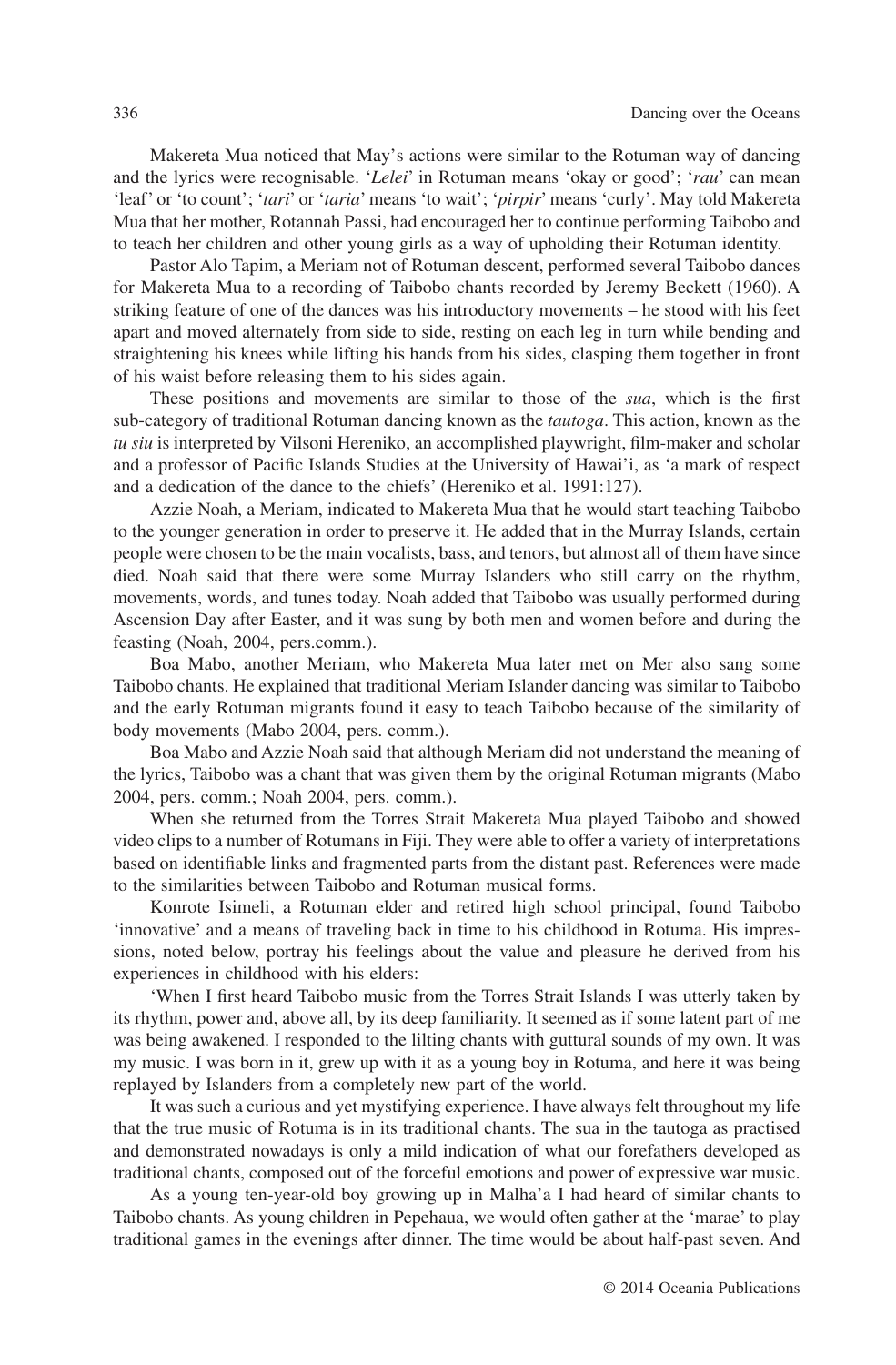later, at about nine o'clock in the evening, the old men would gather under the moonlit shade of the breadfruit tree. There would be Taraua (a man from Juju married to a Malha'a woman), Jimione of Pepjei connections, Muamea'ta of Fayavai, Isimeli, Mos, Hanfiro originally from Hapmafau and often other old men from Else'e and Elsio in Malha'a.

These men, who were born in the late 1800s, would sit around a small 'tanoa' and probably reminisce their young adventurous days around the turn of the twentieth century. In comparison to current parties on the Island these evening gatherings appeared to facilitate the expression of an identity that belonged more to the nineteenth century rather than the 1950s. The kava they were drinking was merely a facilitating agent and never was the main purpose of these gatherings.

To me, on reflection of those evening observational experiences, the main aim was to relive their youth and chant the old music. For this was what a small boy in those evenings would hear – a gentle almost inaudible clap of the hands, a throttle sound deep from within, and alternating chants audible only within twenty metres of the group in the quiet moonlit shade of the breadfruit tree at about eleven o'clock in the evening (Isimeli 2004, pers.comm.).'

Rotuman informants indicated that Taibobo chants and dances had similarities to several Rotuman chants and dances. The Rotuman dance tautoga is divided into three categories [sua, tiap hi, tiap furau]. Temo, Hual ta and Ki are the other Rotuman chants. Temo are old Rotuman chants which were sung by men while they were sitting. Men sang slowly and softly with occasional light clapping. The late Elisapeti Inia, a retired school teacher and esteemed elder of the Rotuman community, wrote that temo were often sung by a group of elderly men when the body of a chief was lying in state and temo chants included stories of voyages, wars and heroic deeds (Inia 2001:60). Hual ta is a wrestling chant and the Ki is a war chant. Temo, hual ta and ki are no longer performed although the tautoga is still danced by Rotumans in Fiji and abroad.

According to Mosese Kaurasi, Taibobo is similar to the wrestling chants and war chants that were practised during the eighteenth and nineteenth centuries and these are no longer popular and are not even known by the present generation. He added that it may be due to the fact that certain sports were too competitive and the losers would have to pay their wagers which were traditionally pigs. Such a gamble would be too expensive in this day and age (Kaurasi in Fatiaki et al, 1977:150–151).

As Beckett has noted, Taibobo chants are sung in two parts – the first is similar to what is commonly referred to in Rotuman as 'sua' which means 'to sing' and the second is called 'tari' which means 'to support'. While this type of singing is now rare, Rotumans, like Taibobo singers, still use folded mats which are beaten by sticks to provide rhythm and music for the chanters and dancers. The body movements of Taibobo dancers are similar to those who perform the traditional Rotuman tautoga, which includes the sua, tiap hi and a third category of the recent past called tiap furau. The hand actions of some Taibobo dances are like the tu siu in the sua, where dancers lift their hands from the sides, clasping them together at the front of one's waist and then releasing them to the sides again. Another common thread that links Taibobo chants and dances and tautoga is the singing of 'iiieeee' to signal to the performers that they are approaching the end of the chant (Kaurasi 2004, pers.comm).

Regarding the movement of ranks in dancing, Beckett (1981) observed that a 'crocodile' of Taibobo dancers come from the back around the side of the other dancers to the front. Mosese Kaurasi said that Rotumans similarly danced in ranks and the dancers moved from the side of other dancers to the front (Kaurasi, 2004 pers.comm.).

Elisapeti Inia showed a lot of interest in Taibobo chants and transliterated them in order to examine their Rotuman roots. She analysed fourteen tracks on the Taibobo recording by Jeremy Beckett, with the English versions included. Inia identified some words and phrases out of many that are derived from Rotuman, Fijian and other Pacific languages.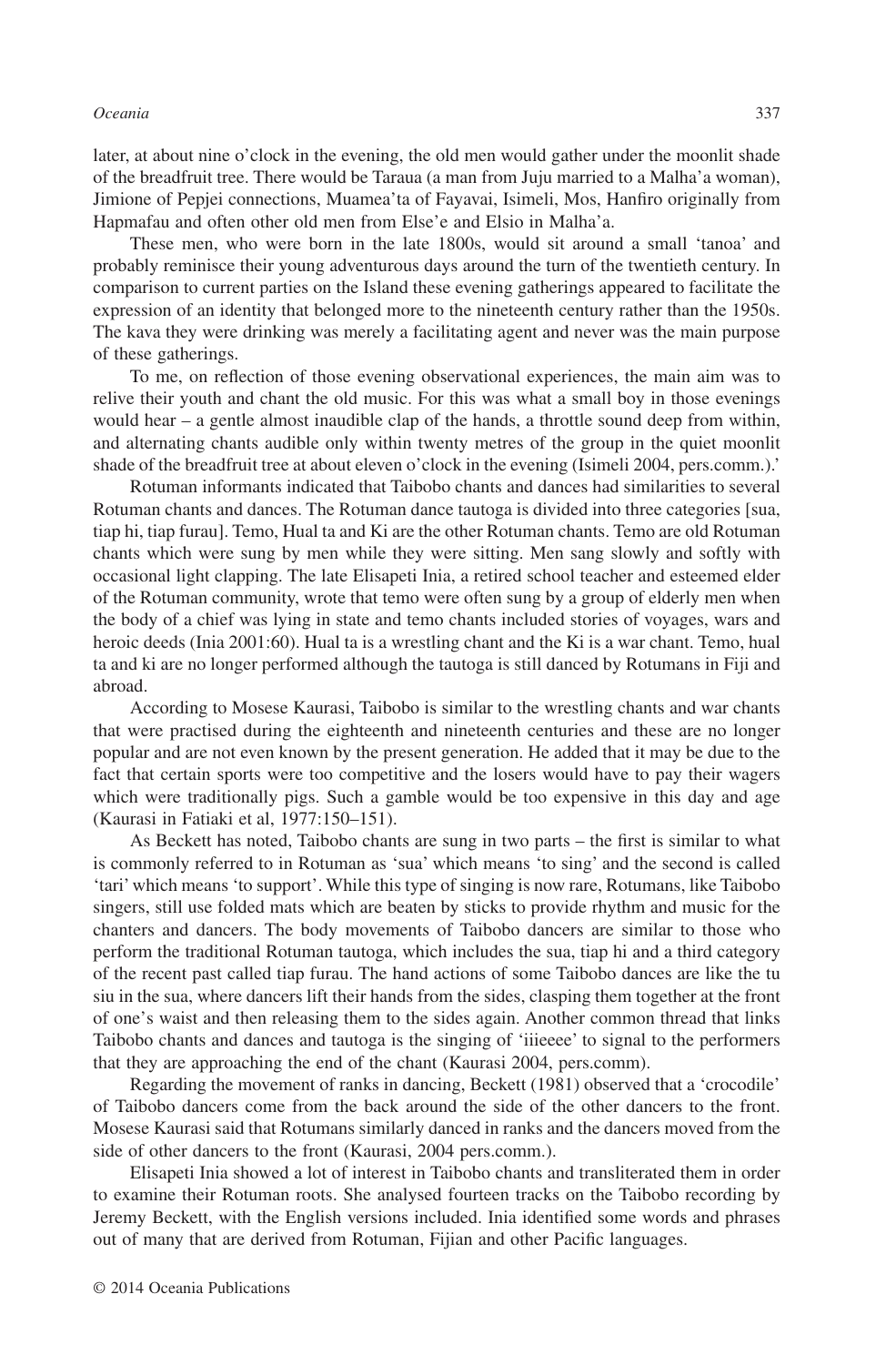Track 12 is a Taibobo chant titled Tugifo by the Murray Islanders. Elisapeti Inia and Maria Teresia Fiu, a Rotuman elder, confirmed that tugifo was indeed an old tiap hi, a traditional Rotuman chant and dance that is part of the tautoga:

Track 12 Man ta is se Man ta o  $(4)$  A bird called, a bird answered Tei rau mai, tei rau mai (2) Where are the dried tobacco leaves? Tui se rau lo Ready to be rolled.

Hi! oa

Tugifo is sung and danced to by Murray Islanders and this is their version of the chant:

| Mamda ho                 |        | Mamda ho                                                                     |
|--------------------------|--------|------------------------------------------------------------------------------|
| clap)                    | (clap) |                                                                              |
| Perongoi perongoi tute [ |        |                                                                              |
|                          |        |                                                                              |
|                          |        |                                                                              |
|                          |        | Mamda ise Mamda ise<br>Ongoi perongoi aulo ] repeated<br>(Beckett, 1981:10). |

The Rotuman version of Tugifo (track 12) clearly demonstrated that Mamda ise mamda ho was in fact Man ta is se Man ta o. Several Rotumans mentioned that the old Rotuman chants contained verses that were half sung and that sometimes the meanings were hidden and even unintelligible (Fatiaki 2004, pers.comm.; Inia, 2004, pers.comm.). For example, Man ta was the shortened version of Manman ta which meant 'bird' in Rotuman. Akanisi Vaurasi supported this argument and stated that the Rotuman chant rijaujau was sung in such a way that the words were shortened and had hidden meanings, typical of the old Rotuman chants (Vaurasi 2004, pers.comm.).

Mua's Rotuman informants did not recognize the word 'Taibobo'. This certainly appeared to be a mystery to them. They also did not recognize the 'all eave-o osodi isera a' that was sung at the end of the tugifo.

### TAIBOBO IN THE NEW MILLENNIUM

Towards the end of the 2000s, indigenous culture in Australia, as elsewhere, was acquiring new value, recognised by the government and legal systems, constituting significant evidence in court cases, including the famous Mabo case, which established that Islanders and also Aborigines were the prior owners of the land. At the same time, Islanders, like Aborigines, began asserting control over their cultural heritage, although who was entitled to claim authority over what was not always clear.

When Makereta Mua arrived in Torres Strait in 2004, she was, as mentioned earlier, greeted by a dance group, formed by a family of part-Rotuman descent. The leader, May Passi's mother, had encouraged her to continue performing Taibobo and to teach her children and other young girls as a way of upholding their Rotuman identity. This however evoked criticism in the local newspaper, *The Torres News*, and on the local radio. Some Meriam Islanders complained that Taibobo had been given to their ancestors by the Rotumans and should not be performed publicly without permission of the elders. Some critics asserted that since it was male Rotumans who had introduced Taibobo to the Islanders, it was a men's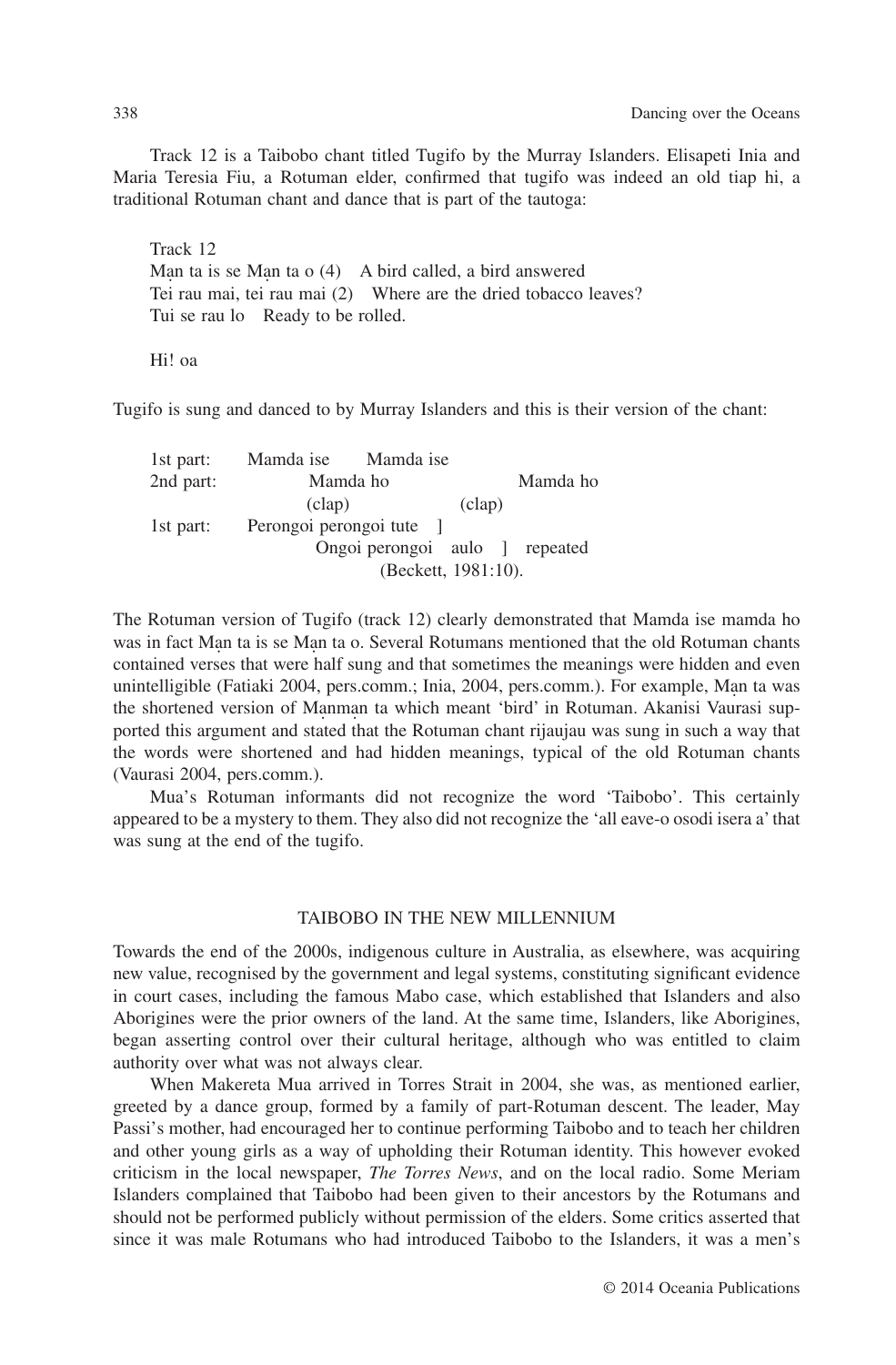## *Oceania* 339

dance, and so should not be danced by women. However, Jeremy Beckett remembered that both men and women danced it in the 1950s, and this was confirmed by Boa Mabo (2004, pers. comm.).

Intellectual property rights regarding the ownership of songs and dances and the right to perform them are crucial considerations for Torres Strait artists (Quiggin 2002:1)<sup>6</sup>. Makereta Mua remarked that if ever there is a question of copyright, these problems will have to be untangled.

It remains to be seen whether this outside interest in Taibobo will trigger a revival of interest in the whole Eastern Island community, even inducing the older men to start teaching Taibobo to the younger generation, as one of Makereta Mua's informants suggested. Several Rotumans in Fiji have expressed interest in performing Taibobo, and Mua is working with a group of Rotumans in Suva who wish to perform Taibobo during Rotuma Day, which is an annual celebration on 13 May to commemorate the Island's cession to the United Kingdom in 1881. Alternatively, it may remain the heritage of a few part-Rotuman families. However, despite exposure to global music through radio and TV even on the remote islands, Island dance and music, even including archaic forms now revived, have their place in festive and ceremonial life.

The most striking Rotuman legacy is the style of singing and dancing known throughout Torres Strait as Taibobo. This has been preserved mainly by the people of Eastern Torres Strait, on Erub and Mer. Their love of music and dance has helped the Meriam preserve Taibobo as a distinctive way of dancing and also of singing. Its performance has become a musical experience for them and the loss of meaning of the lyrics is not important because the importance is the identity that is produced. This article has demonstrated that indigenous culture in the form of Taibobo was acquiring new value for the Meriam as they tried to assert control over their cultural heritage by criticising May Passi and her dance group for performing Taibobo publically without seeking permission of the Meriam elders.

Track 12 of Taibobo was a traditional Rotuman chant that is no longer sung by Rotumans, and the remaking of this song by the Meriam demonstrates the evolution of Rotuman songs that have been transformed into an icon of Meriam culture. The migration of songs from Rotuma to Torres Strait and adoption of the song by the Meriam also creates an opportunity for Rotumans to revive a part of their cultural heritage that was lost to them. This article highlights the cultural dynamics across a wide area of the Pacific where the adoption of Taibobo illustrates the capacity to change and to preserve and the complexities of the interaction between the tendencies.

### POSTSCRIPT

Following the re-release of Beckett's 1959 recordings, school students on Thursday Island are learning Taibobo.

#### GLOSSARY

#### ROTUMAN

*ki* War chant *gagaj* Chief *ho'aga* Extended kin groups *hual ta* Wrestling chant *mamasa* A feast given to a person after a sea voyage *marä'e* Village square

© 2014 Oceania Publications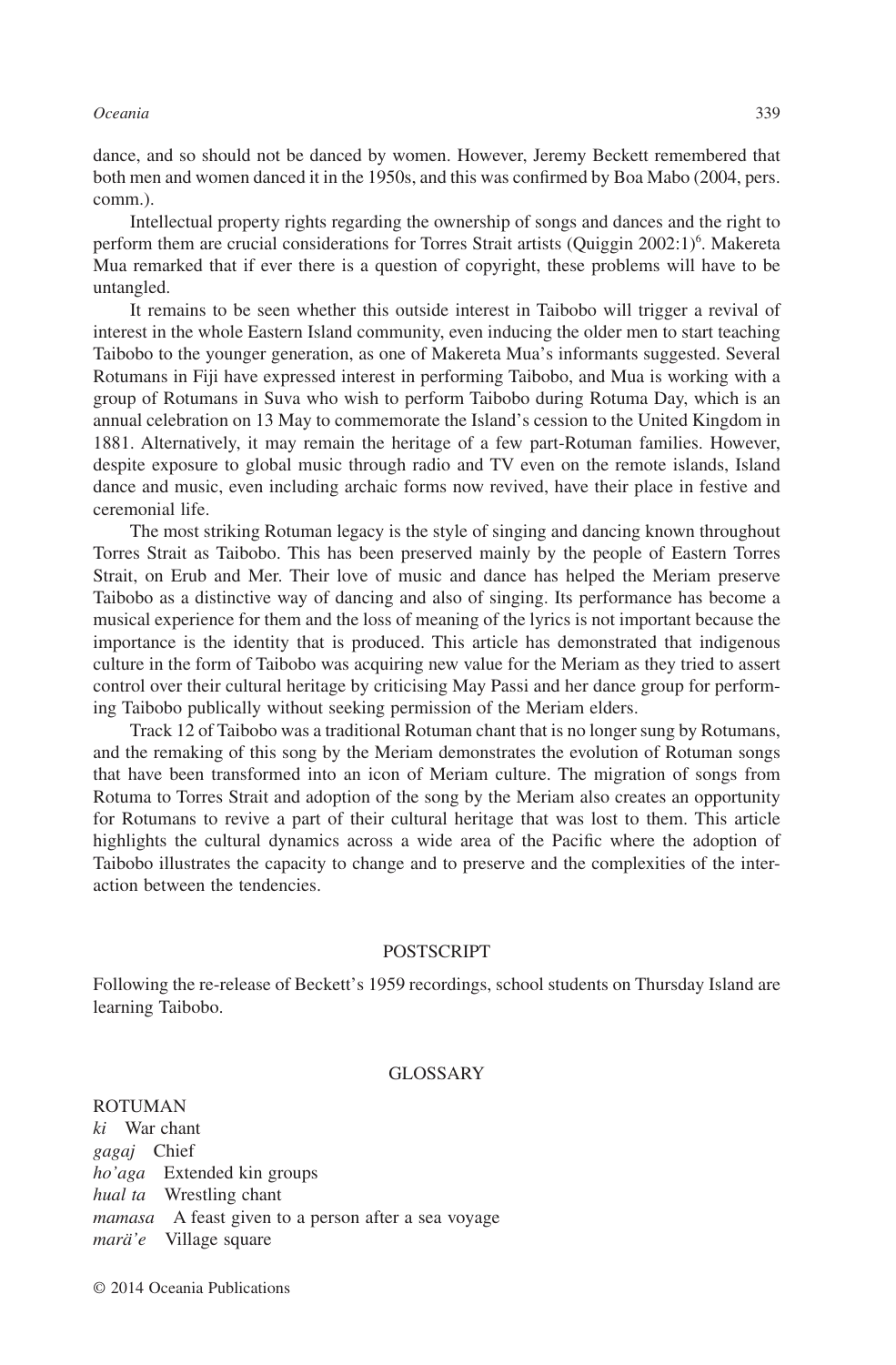*pipi* Inedible fruit whose kernel is used for scenting oil

*rijaujau* An old lively dance and chorus for both sexes; contains verses that are half sung. with hidden meanings; usually performed by people of Oinafa District

*sau* King

*sua* To sing (a song); perform a dance; first sub-category of *tautoga* (traditional Rotuman dance)

*tautoga* Traditional Rotuman dance. Tautoga is a suite of pieces in three types: *sua, tiap hi, tiap forau*

*temo* Temo are old Rotuman chants that were sung by men while they were sitting, slowly and softly, with occasional light clapping and with a chorus of quicker time with clapping and a castanet-like finger snapping. Men would sit together and chant temo during the funeral gathering of a *sau* (king). Temo chants included stories of voyages, wars, and heroic deeds.

## **NOTES**

- 1. Mer (Murray Island), Erub (Darnley), and Ugar (Stephen).<br>2. See particularly Nakata and Neuenfeld 'From Nakaho to Ta
- 2. See particularly Nakata and Neuenfeld 'From Nakaho to Taba Naba' in Magowan and Neuenfeld (Nakata and Neuenfeld 2005).
- 3. These recordings, together with others collected in other parts of the Strait, were published in two vinyl LPs, later reissued as cassettes. The Taibobo recordings were issued in Beckett 1981.
- 4. Gardiner reported that many of the chants he heard in Rotuma had come from other islands, and their meanings were not necessarily known.
- 5. In the Meriam language *tag* means hand, suggesting that this was their name for the dance with its frequent hand claps.
- 6. Kapua Gutchen, a Meuram tribal elder and educator had to acquire special permission from the Saisarem families, especially on Erub, to create his new song, *Zorom, Zorom, Baziarda* (Costigan and Neuenfeldt 2011:6–7). Gutchen's new work was inspired by the background to a local legend where the evening star [Venus, *iluel/ilwel*], a Saisarem girl, was the girlfriend of the moon, a Meuram boy, who was from Kapua's own tribe. The Saisarem tribe was the custodians of the sacred *iluel/ilwel* stone on Erub (Costigan and Neuenfeldt 2011:7).

#### REFERENCES

- BECKETT, J. 1981. *Modern Music of Torres Strait: Commentary and Notes by Jeremy Beckett with Translations and Transcriptions by Ephraim Bani, Sania Townson, Koiko Mabo and Dana Ober*. Canberra: Australian Institute of Aboriginal Studies.
- 1987. *Torres Strait Islanders: Custom and Colonialism*. Melbourne: Cambridge University Press.
- BORN, G. and D. HESMONDHALGH. 2000. *Introduction to Western Music and Its Others: Difference, Representation and Appropriation in Music*. Berkeley Lost Angeles London: University of California Press.
- COSTIGAN, L. and K. NEUENFELDT. 2011. 'Kapua Gutchen: Educator, mentor and innovator of Torres Strait Islander music, dance and language at Erub (Darnley Island), Torres Strait'. *Australian Journal of Music Education* 2: 3–10.
- CROLL, R.H. 1935. *Tom Roberts: Father of Australian Landscape Painting*. Sydney: Robertson and Mullen.
- GARDINER, J.S. 1898. The natives of Rotuma. *The Journal of the Anthropological Institute of Great Britain and Ireland* 27: 396–435, 457–524; 488–491.
- HADDON, A.C. (ed.) 1908 Reports of the Cambridge Anthropological Expedition to Torres Strait, (ed) Sociology, Magic and Religion of the Eastern Islanders. Reports, Vol. VI. Cambridge University Press.
	- 1935. General ethnography. Reports of the Cambridge anthropological expedition to Torres Strait, Vol. I.

HADDON, A. 1912. *Reports of the Cambridge Anthropological Expedition to Torres Straits*. Vol. IV Arts and Crafts. HERENIKO, V. et al. 1991. *Rotuma: Hanua Pumue Precious Land*. Suva: Institute of Pacific Studies, p. 127.

INIA, E. 2001. *Kato'aga Rotuman Ceremonies*. Suva: Institute of Pacific Studies, USP.

- LAHN, J. 2004. 'Living in the Light' and Island dance: Morality and temporality in Warraber Christianities. In R. Davis (ed) *Woven Histories, Dancing Lives: Torres Strait Islander Identity, Culture and History*. Canberra: Aboriginal Studies Press, pp. 73–89.
- LAWRENCE, H.R. 2004. 'The great traffic in tunes': Agents of religious and musical change in eastern Torres Strait. In R. Davis (ed) *Woven Histories, Dancing Lives: Torres Strait Islander Identity, Culture and History*. Aboriginal Studies Press.
- MULLINS, S. 1995. *Torres Strait A History f Colonial Occupation ad Culture Contact 1864–1897*. Rockhampton: Central Queensland Univrsity Press.
- NAKATA, M. and K. NEUENFELDT. 2005. From 'Navaho' to 'Taba Naba': Unravelling the travels and metamorphosis of a popular Torres Strait Islander song. In F. Magowan and K. Neuenfeldt (eds) *Landscapes of Indigenous Performance: Music, Song and Dance of the Torres Strait and Arnhem Land*. Canberra: Aboriginal Studies Press, pp. 12–28.